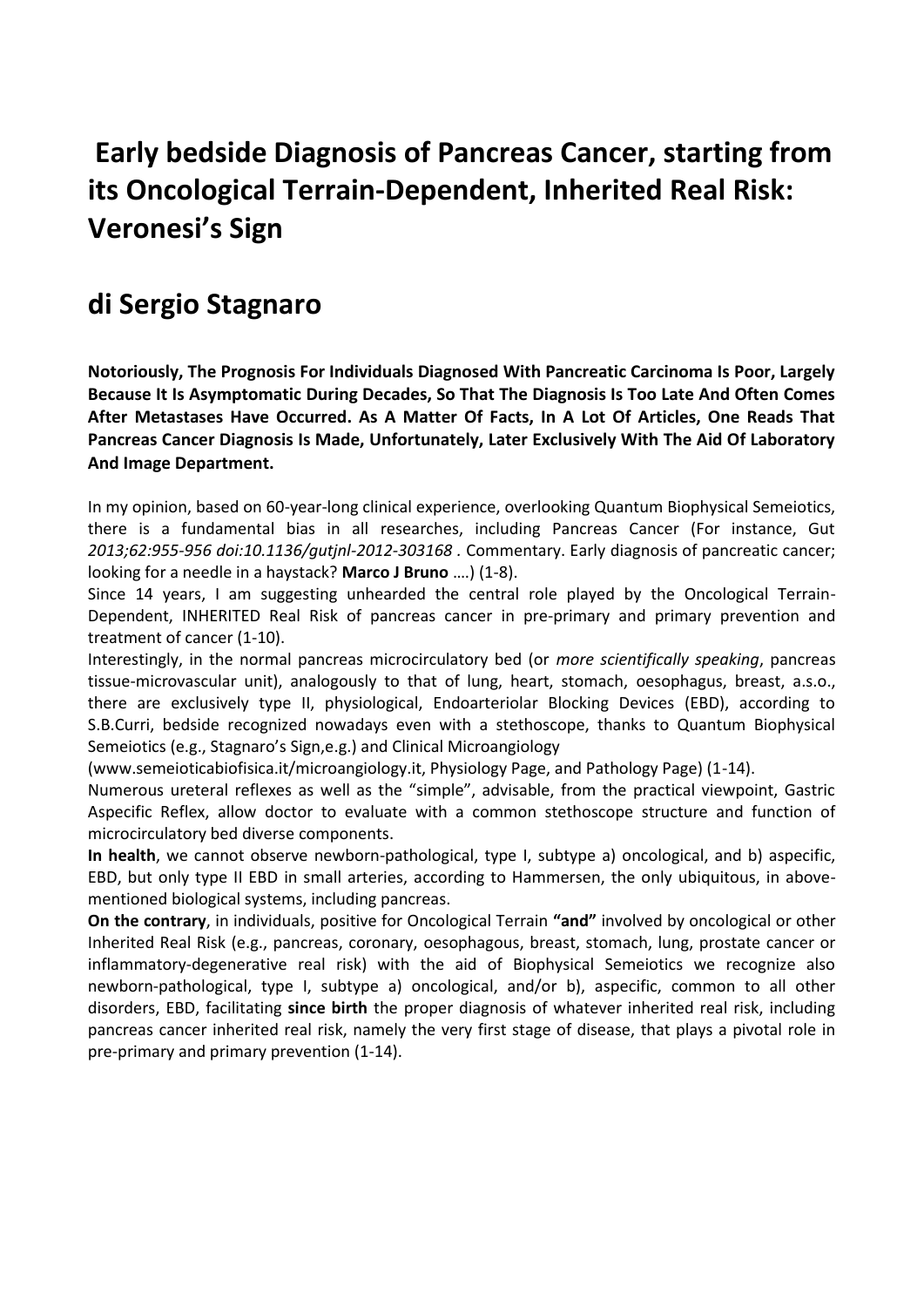To summarize, exclusively in individuals involved by pancreas cancer inherited real risk, "intense" stimulation (=no-local Realm in biological systems) of the related trigger-points (i.,e., VI Thoracic Dermatomere) by lasting cutaneous pinching or digital pressure, brings about **symultaneously**  aspecific gastric reflex (= stomach dilates and than contracts, Gastric Tonic Contraction, indiating the oncological nature of the disorder).

Interestingly, if the trigger-point is stimulated in a moderate manner, the Reflex appears after a latency time of 12 sec. in post-absorptive state (as regards pancreas, of course), but showing a pathological duration of more than 4 sec. (NN = lower than 4 sec.: interesting parameter value, correlated with Microcirculatory Functional Reserve, and consequently with presence and number of newbornpathological EBD, according to my Angiopathy theory) (2).

**Typically, in cancer inherited real risk the reflex is followed by pathological tonic Gastric Contraction,**  absent in health and in all other non-oncological inherited real risk, including T2DM (7, 9).

In addition, under identical experimental condition, exclusively when stimulation is "intense", the physicians, skilled in Quantum Biophysical Semeiotics, observe middle ureteral reflex, lasting 20 sec. exactly, of 2 cm. of intensity, which disappears for 6 sec. precisely.

Such as type I, sub-type a) oncological, newborn-pathological, EBD-dependent middle ureteral reflex persists characteristically even under "really intense" stimulation, indicating characteristically its oncological nature.

On the contrary, under identical condition, illustrates above, type I, subtype b) aspecific, newbornpathological EBD-dependent middle ureteral reflex, typical of biophysical-semeiotic inherited real risk of all other common and severe human disorders (e.g., T2DM), but not of malignancy, disappears almost completely (minus 2/3 of size) if stimulation becomes rapidly more intense, showing EBD different smooth muscle cell structure (7, 9, 10).

Fortunately, under the same condition, physicians may gather easily useful clinical data in abovedescribed easy, reliable, and rapid way, evaluating the gastric aspecific reflex (1-14).

Rinaldi's Sign proved to be a paramount clinical tool both in recognizing Oncological Terrain, or in excluding it in one second, (15).

#### **REFERENCES.**

1) Stagnaro Sergio, Stagnaro-Neri Marina. Introduzione alla Semeiotica Biofisica. Il Terreno oncologico. Travel Factory SRL., Roma, 2004.

http://www.travelfactory.it/semeiotica\_biofisica.htm 2) Stagnaro S., Stagnaro-Neri M., Le Costituzioni Semeiotico-Biofisiche.Strumento clinico fondamentale per la prevenzione primaria e la definizione della Single Patient Based Medicine. Ediz. Travel Factory, Roma, 2004.http://www.travelfactory.it/semeiotica\_biofisica.htm 3) Stagnaro S., Il dolore nella pancreatite acuta edematosa interstiziale. Com. IV Congr. Naz. AISD. Chieti-Pescara. Atti,1,V,3, 1980.

4) Stagnaro S. Genes and Cancer: a clinical view-point. The Oncological Terrain. BioMed Central Informatics.2004. http://www.biomedcentral.com/1471-2105/5/21/comments#10454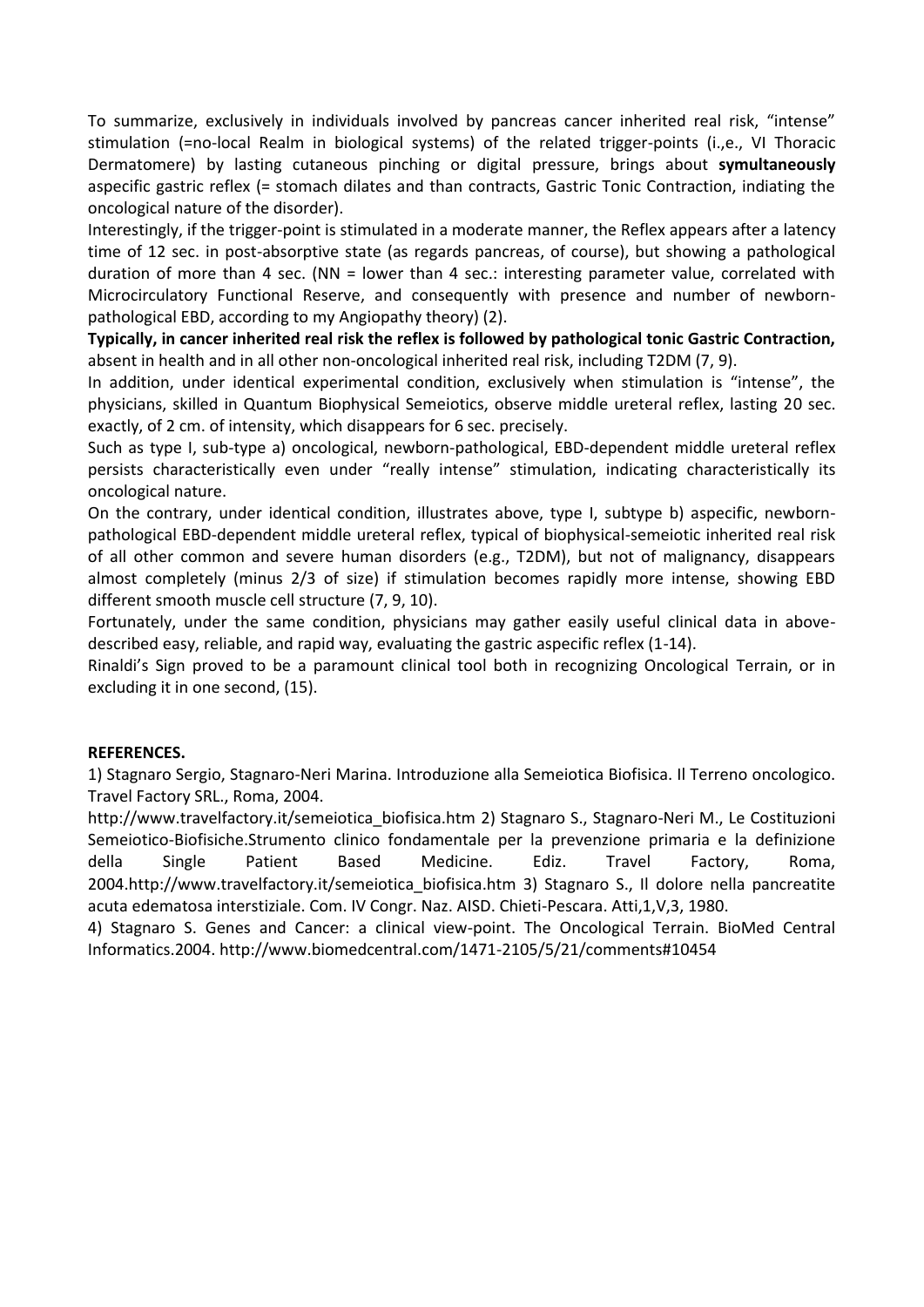5) Stagnaro-Neri M., Stagnaro S., Pancreatite Acuta Edematosa Interstiziale. Diagnosi percussoascoltatoria. Acta Med. Medit. 3, 14

6) Stagnaro Sergio. Bed-Side Prostate Cancer Detecting, even in early stages ("Real Risk" of Cancer): BMC Family Practice, 6:24 doi:10.1186/1471-2296-6-24http://www.biomedcentral.com/1471- 2296/6/24/comments#202466

**7)** Stagnaro Sergio. Clinical tool reliable in bedside early recognizing pancreas tumour, both benign and malignant. *World Journal of Surgical Oncology* 2005, 3:62 doi:10.1186/1477-7819-3-62 8) **Stagnaro S. New bedside way in reducing mortality in diabetic men and women.** *Ann. Int. Med.*  http://www.annals.org/cgi/eletters/0000605-200708070-00167v1

9) Sergio Stagnaro Mitochondrial Bed-Side Evaluation: a new Way in the War against Cancer (21 December 2005). Cancer Cell

Internationalhttp://www.cancerci.com/content/5/1/34/comments#218502

10) **Stagnaro Sergio.** Reale Rischio Semeiotico Biofisico. I Dispositivi Endoarteriolari di Blocco neoformati, patologici, tipo I, sottotipo a) oncologico, e b) aspecifico. Ediz. Travel Factory, www.travelfactory.it, Roma, 2009.

11) **Stagnaro S., Stagnaro-Neri M**., **Oncological Terrain, conditio sine qua non of Oncogenesis**: http://www.gutjnl.com/cgi/eletters?lookup=by\_date&days=60

12) **Stagnaro Sergio.** Without Oncological Terrain oncogenesis is not possible.*CMAJ.* 23 March 2007 http://www.cmaj.ca/cgi/eletters/176/5/646

13) **Stagnaro Sergio.** Oncological Terrain and Inherited Oncological Real Risk: New Way in Malignancy Primary Prevention and early Diagnosis. *International Seminars in Surgical Oncology*, 2007*.*http://www.issoonline.com/content/4/1/25/comments#290565

14) Caramel S., Stagnaro S. The role of mitochondria and mit-DNA in Oncogenesis. http://ilfattorec.altervista.org/mitDNA&oncogenesis\_english.pdf;http://www.quantumbiosystems.org /admin/files/QBS%202(1)%20250-281.pdf.

15) Bedside Recognizing Oncological Terrain, and Oncological Inherited Real Risk: Rinaldi's Sign. *Lectio Magistralis* at II National Conference of International Society of Quantum Biophysical Semeiotics, Chiusi (Siena), 28-29 Mai, 2011.

16) **Sergio Stagnaro and Simone Caramel (2013).** The Role of Modified Mediterranean Diet and Quantum Therapy in Oncological Primary Prevention. Bentham PG., **Current Nutrition & Food Science**  ISSN (Print): 1573-4013; ISSN (Online): 2212-3881. VOLUME: 9, ISSUE: 1; DOI: 10.2174/1573401311309010011; http://www.benthamscience.com/contents-JCode-CNF-Vol-00000009-Iss-00000001.htm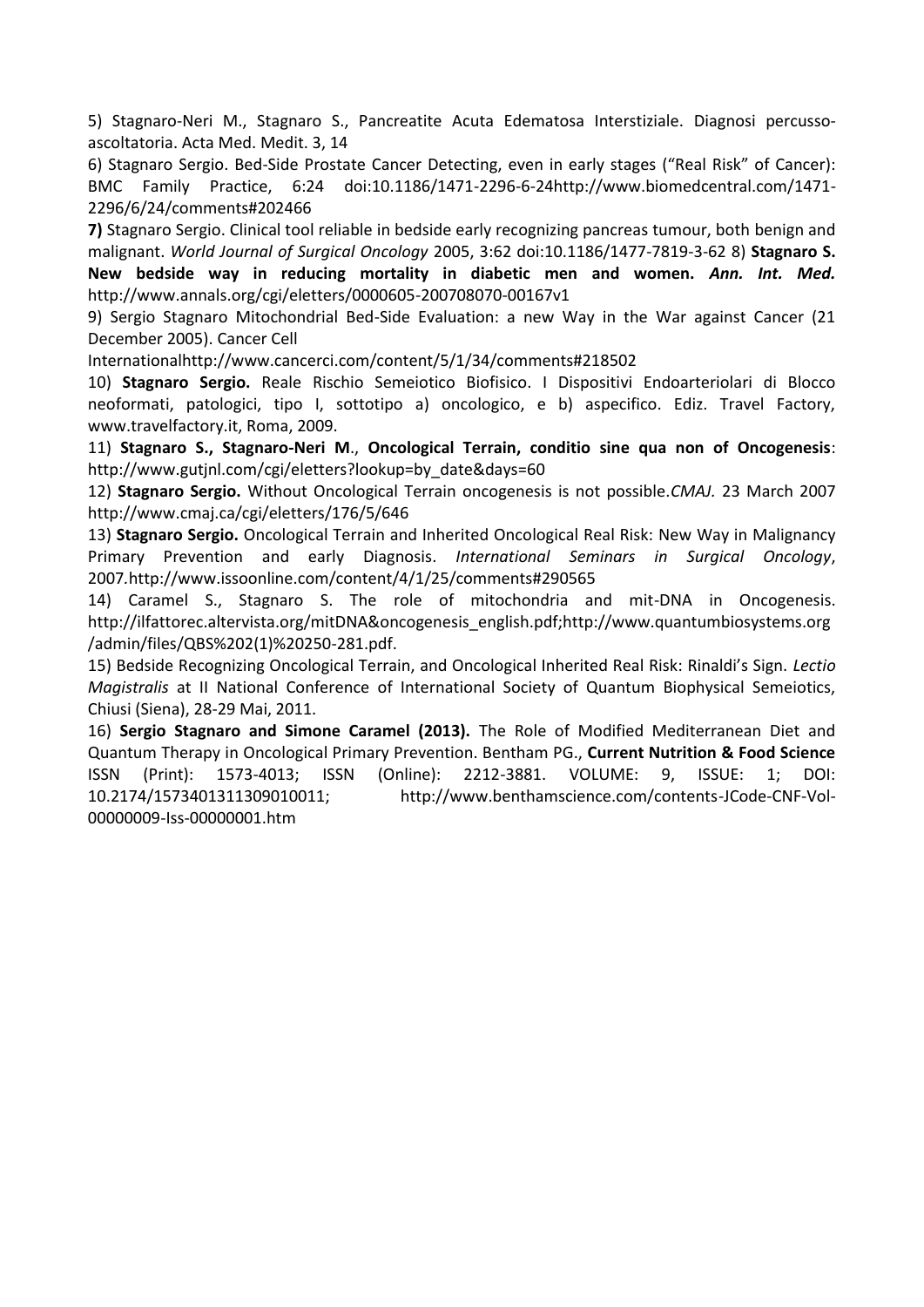### **Il Segno di Norimberga\*. La facile Diagnosi Clinica, Semeiotico-Biofisico-Quantistica di Cancro del Pancreas, ad iniziare dal suo Reale Rischio Congenito.**

"Tutti sanno che una cosa è impossibile da realizzare, finché arriva uno sprovveduto che non lo sa e la inventa". Einstein.

#### **Premessa.**

Per poter comprendere e attuare quanto segue, il Medico deve conoscere almeno la **Percussione Ascoltata dello Stomaco** e il **Riflesso Gastrico aspecifico**. Pertanto, consiglio di impararla mediante la descrizione, esemplare, dal punto di vista didattico, fatta da Simone Caramel, Presidente della SISBQ, nel suo magistrale Manuale, noto a chi ha studiato la Semeiotica Biofisica Quantistica (1).

#### **Introduzione**

**Fonte, AIRC, http://www.airc.it/tumori/tumore-al-pancreas.asp#nav8: "Ogni anno sono oltre 10.000 le persone colpite dal tumore del pancreas,** con un aumento dei casi proporzionale all'età ed equamente distribuito tra i due sessi. Si stima infatti che ogni anno si manifestino **in Italia 5.500 casi tra i maschi** e **5.900 tra le donne** (stime Registro tumori italiano 2012). La prevalenza che si è registrata per molti anni a favore degli uomini, infatti, era dovuta al fatto che questi fumavano in proporzione maggiore rispetto alle donne e che il **fumo** è un fattore di rischio importante: oggi, al contrario, le donne fumano quanto e più degli uomini".

Fino ad oggi, Giugno 2015, per generale ammissione, la diagnosi di **Cancro del Pancreas** era di notevole difficoltà e quindi tardiva, spiegando in parte la prognosi infausta di questo tumore maligno. Grazie alla Semeiotica Biofisica Quantistica, questa diagnosi è stata resa clinica, facile, rapida, a partire dal I Stadio di Reale Rischio Congenito (2).

### **Il Segno di Norimberga recita un ruolo centrale nella Diagnosi di Cancro del Pancreas.**

A seguito dei miei due articoli sulla "facile" e rapida diagnosi di **Cancro del Pancreas,** è quanto mai urgente aprire una discussione critica ed onesta sulla base fragile dell'attuale metodo per l'attribuzione della reale importanza ad un lavoro scientifico. Com'è noto, oggi il valore di un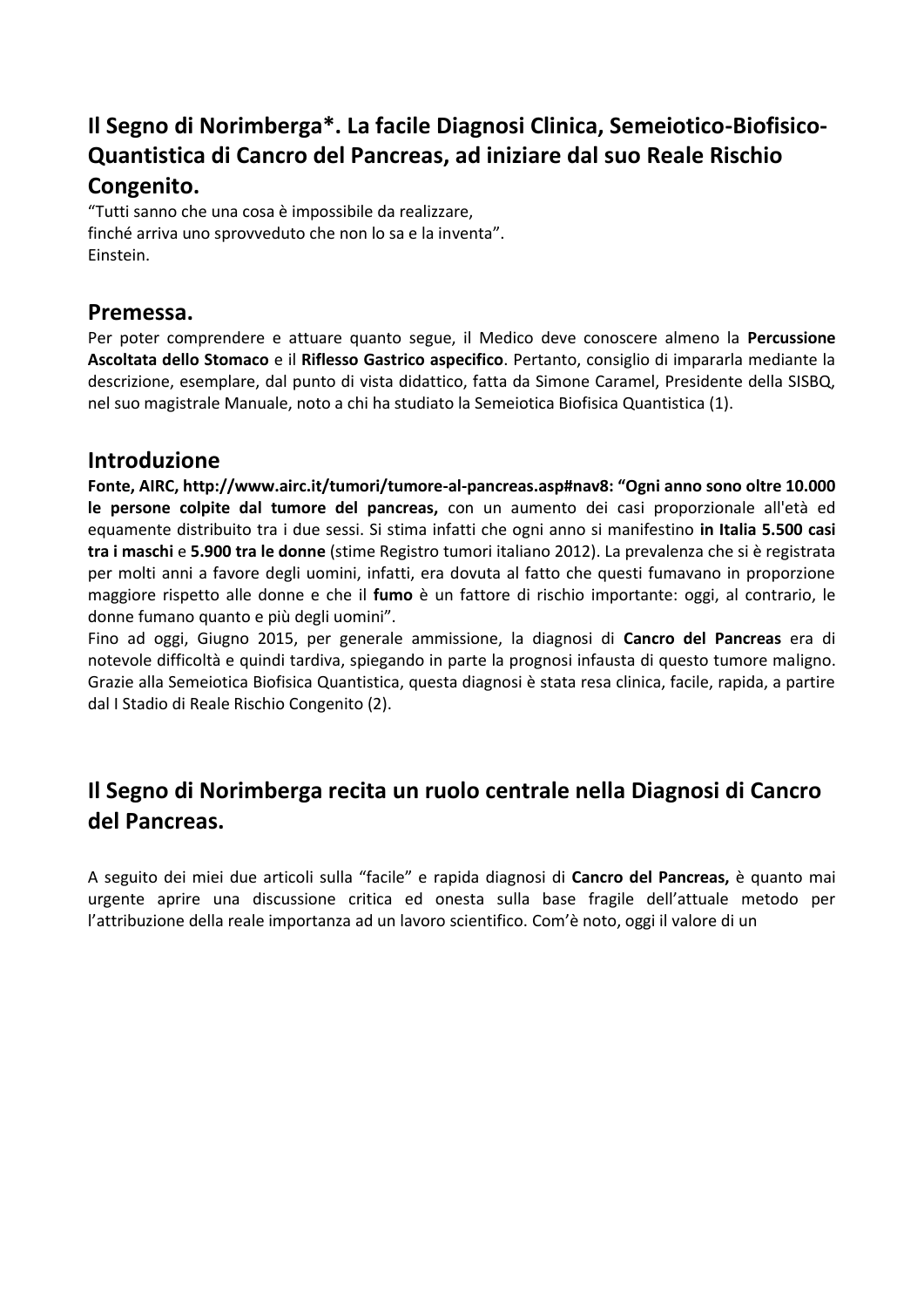articolo dipende principalmente dalla *peer-review* che lo pubblica a pagamento, in genere sponsorizzato da case farmaceutiche!

Contro una simile posizione, criticabile e sospetta, usuale nella Medicina Serva dell'Economia, da sempre sostengo che anche uno scritto di poche righe, un semplice commento, pubblicato solo su internet in un sito ignorato dalla maggior parte di chi non ne conosce la metodica, come il presente articolo sul **Segno di Norimberga**, descritto per la prima volta, è ben più valido, importante ed utile, dal punto di vista scientifico, di Editoriali e articoli che finora non hanno potuto scalfire la difficoltà della diagnosi tempestiva di cancro del pancreas, una epidemia in aumento, ad iniziare dal suo primo stadio di Reale Rischio Congenito, che la Medicina accademica non conosce affatto perché non conosce la **Semeiotica Biofisica Quantistica.** 

E' inconfutabile l'affermazione che, dal giugno 2015, chi afferma che la diagnosi di cancro del pancreas è difficile non è aggiornato.

L' *iter diagnostico* inizia con la ricerca del **Terreno Oncologico** mediante il **Segno di Rinaldi** (3, 4). Se la valutazione di base della predisposizione al tumore maligno – Terreno Oncologico – risulta negativa, è necessario ripeterla utilizzando prove da sforzo per escludere i falsi negativi (10%) . L'importanza di questo inizio dell'esame obiettivo è dovuta al fatto che senza il Terreno Oncologico non può insorgere il cancro in generale e quello del pancreas in particolare (3, 4, 9).

Diagnosticato il Terreno Oncologico, si procede ricercando un possibile **Reale Rischio Congenito Oncologico** mediante la **Manovra di Terziani** (5), consistente nella pressione "intensa" (circa 1000 dine/cm2) applicata sopra un polpastrello digitale. A seguito della realtà non-locale esistente nei sistemi biologici, tutte le unità microvascolotessutali sono stimolate, per esempio, quelle sedi di **Reale Rischio Congenito Oncologico**.

Nel sano, *simultaneamente* non compare il Riflesso Gastrico aspecifico, che si manifesta esattamente dopo 10 sec.

Al contrario, in tre secondi il Medico è informato dalla comparsa di un riflesso Gastrico aspecifico di 0,5 cm, circa della presenza di un **Reale Rischio Congenito di tumore maligno**, senza ovviamente poterne al momento precisare la localizzazione. Infatti, la risposta data dalla manovra è *binaria,* del tipo a "due bit", SI' o NO.

A questo punto, per evidenziare nell'Apparato Digerente la sede del Reale Rischio Congenito di cancro, il Medico ricorre al **Segno di Stagnaro** (6). Il pizzicotto intenso della cute sopra il giugulo, *trigger-point*  del passaggio faringo-esofageo, data la nota realtà non-locale nei sistemi biologici, provoca *simultaneamente* il Riflesso Gastrico aspecifico in presenza di qualsiasi lesione del digerente, indipendentemente dalla sua natura.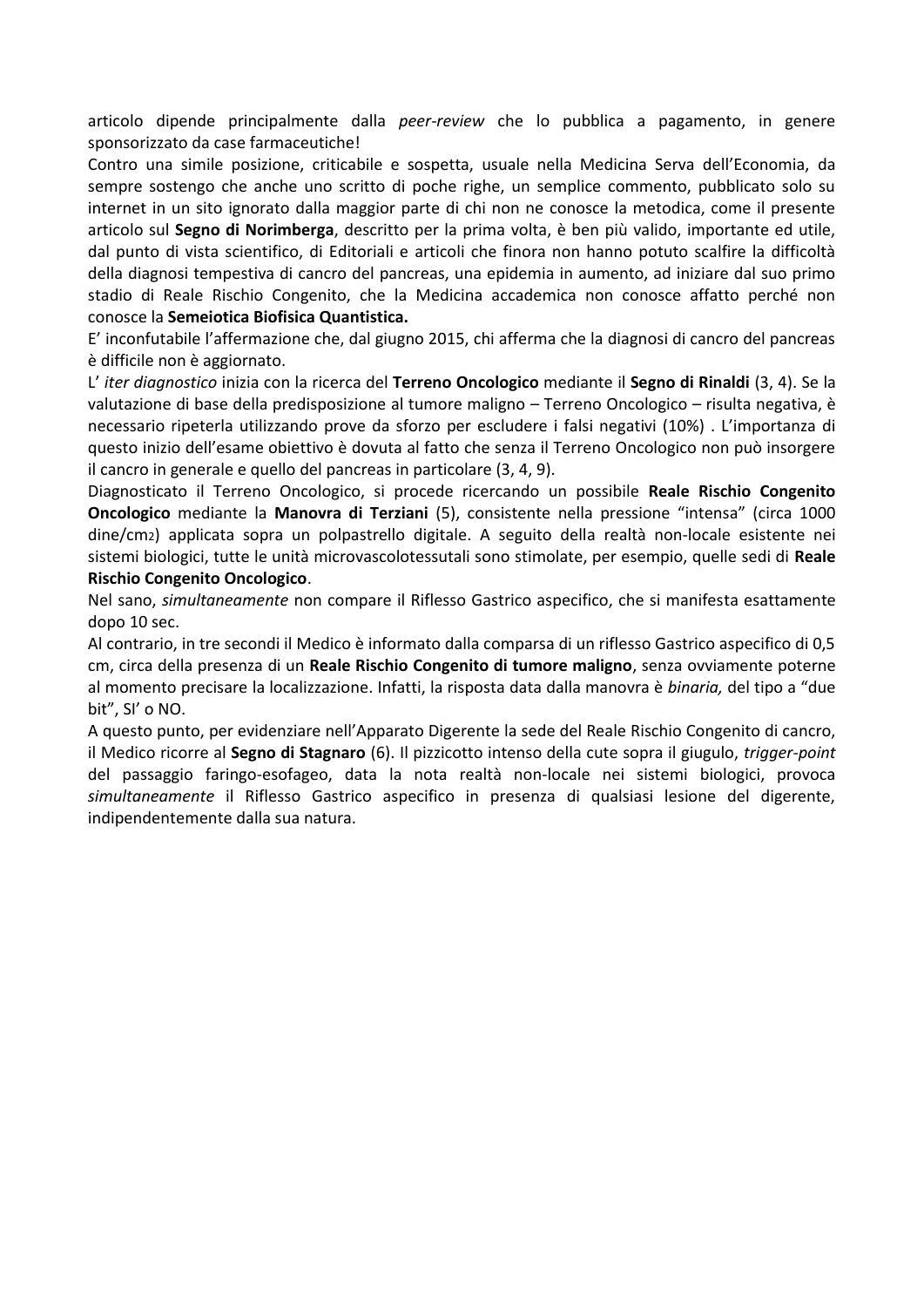Interessante dal punto di vista diagnostico, in caso di **Appendicite, Diverticolite e Cancro**, il riflesso gastrico aspecifico è seguito immediatamente dalla caratteristica Contrazione Gastrica Tonica, la cui intensità informa sulla gravità della patologia sottostante!

Infine, per localizzare nel pancreas la sede del **Reale Rischio Congenito di cancro** il medico ricorre al **Segno di Siniscalchi,** positivo in qualsiasi lesione pancreatica, come nei Cinque Stadi del Diabete Mellito tipo 2, che rappresentano i nove decimi della positività di questo segno (7, 8).

Tuttavia, esclusivamente nel **cancro del pancreas** il riflesso gastrico aspecifico è subito seguito dalla Contrazione Gastrica tonica, la cui intensità è correlata allo stadio del cancro: **Segno di Norimberga\*.** 

Nel **Reale Rischio Congenito di cancro pancreatico** l'intensità della Contrazione Gastrica tonica non supera 1 centimetro, mentre nel cancro pancreatico questo valore è superato in relazione al suo stadio di sviluppo. A differenza di quanto si osserva **nel cancro in atto**, tutti i segni dell'infiammazione sono assenti nel primo stadio: SISRI completa, PCR, Sintesi Acuta anticorpale, Diagramma Digitale dell'unità microvascolotessutale, etc. (9).

A questo punto, il Medico stimola i *trigger-points* pancreatici ma usando una stimolazione "moderatamedia" (400-600 dine/cm2 circa) e valuta il Tempo di Latenza del Riflesso Gastrico aspecifico (NN 12 sec. lontano dal pasto) e la durata (NN < 3 sec. – 4 sec. <).

In caso di **Reale Rischio Congenito di Cancro Pancreatico** il Tempo di latenza può inizialmente essere normale ma la Durata è patologica (4 sec. o più) ed è seguita dalla Contrazione Gastrica tonica, segno caratteristico della malignistà della pancreopatia.

L'impiego della **Manovra di Alice** è utile per corroborare la diagnosi di malattia pancreatica (10)

Nel sano, la pressione digitale "intensa", applicata sopra la proiezione cutanea del pancreas, provoca *simultaneamente* attivazione micro circolatoria di tipo I, associato, nel fegato, per cui il suo margine inferiore rapidamente si abbassa di circa 4 cm. Per ladurata esatta di 10 sec.

Al contrario, indipendentemente dalla natura della lesione del pancreas, l'abbassamento del margine inferiore epatico si realizza dopo un tempo di latenza di 1-3 sec., non è né rapido né intenso e dura meno dei fisiologici 10 sec. L'alterazione dei valori parametrici riferiti è in rapporto alla gravità della malattia sottostante.

Naturalmente, la conoscenza sicura della **Semeiotica Biofisica Quantistica**, della **Microangiologia Clinica**, (www.semeioticabiofisica.it) e della **Diagnostica Psicocinetica** (11) permettono una diagnosi clinica più raffinata del Cancro del Pancreas attraverso, per esempio, la valutazione dei locali glicocalici (12-15) e del rimodellamento microcircolatorio nella sede della lesione, dove sono presenti dalla nascita i caratteristici Dispositivi Endoarteriolari di Blocco, neoformati patologici di tipo a), oncologici, nelle piccole arterie, secondo Hammersen (16-18).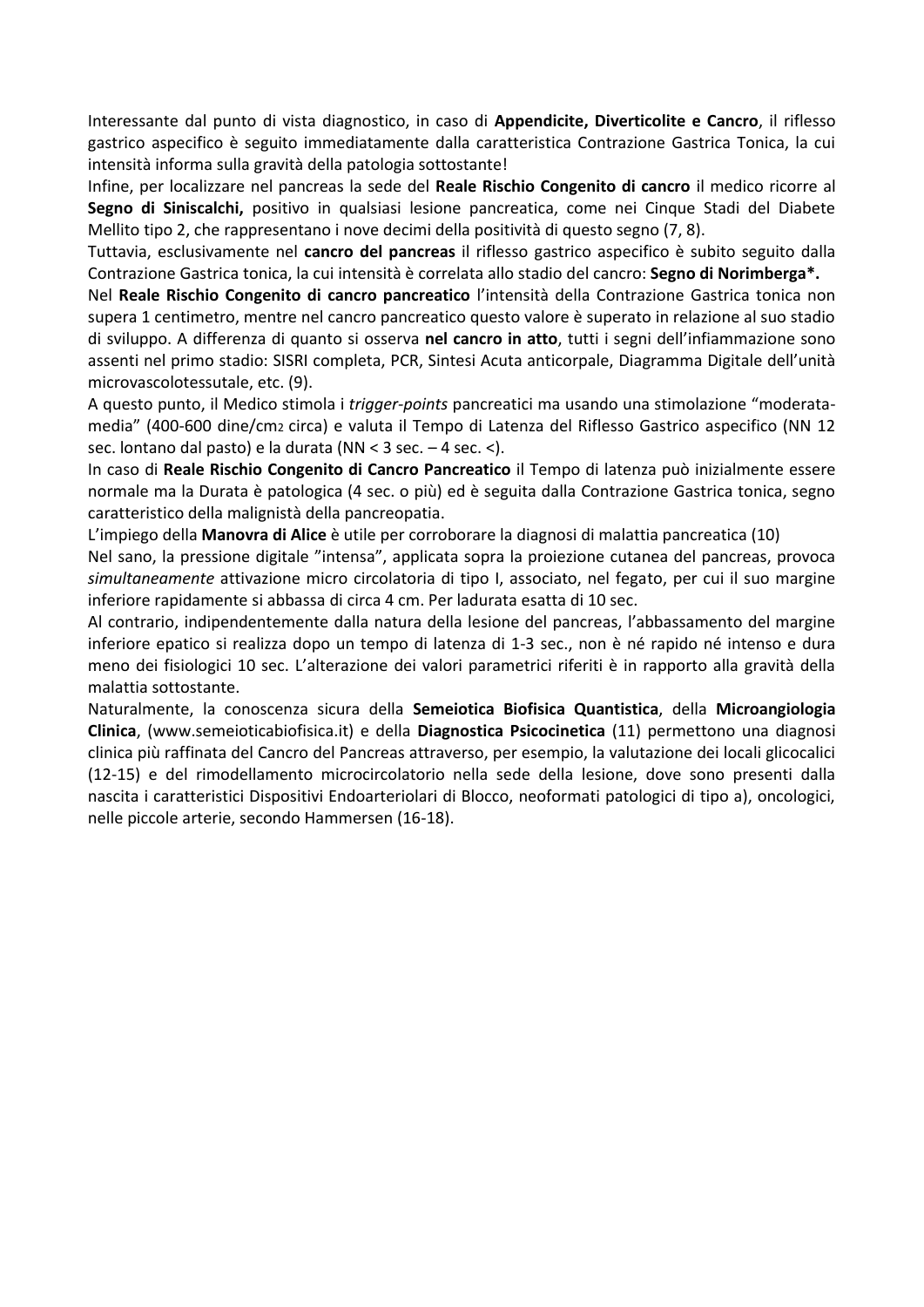Prima di concludere, ricordo che il **Reale Rischio Congenito di Cancro**, a differenza del cancro ormai in atto, scompare sotto la non costosa **Terapia Quantistica**,http://www.sisbq.org/uploads/5/6/8/7/5687930/tq.pdf (5, 17-19).

\* **Segno di Norimberga.** Questo segno lo dedico alla città di Norimberga, in Franconia, sede del Tribunale in cui , dopo l'ultima grande guerra, furono processati e poi condannati, nazisti che commisero crimini contro l'umanità.

#### **Bibliografia.**

1) Simone Caramel. Manuale di Percussione Ascoltata dello Stomaco, secondo Sergio Stagnaro. www.sisbq.org, http://www.sisbq.org/uploads/5/6/8/7/5687930/cardiogarap\_manuale\_it.pdf

2) Sergio Stagnaro. Early bedside Diagnosis of Pancreas Cancer, starting from its Oncological Terrain-Dependent, Inherited Real Risk. *La Voce di SS.*  https://sergiostagnaro.wordpress.com/2015/06/17/early-bedside-diagnosis-of-pancreas-cancerstarting-from-its-oncological-terrain-dependent-inherited-real-risk/

3) **Sergio Stagnaro.** Il Segno di Rinaldi nella Diagnosi del Terreno Oncologico di Di Bella e del Cancro, solido e liquido, in atto. II Convegno Nazionale della SISBQ, Chiusi (Siena), 28-29 maggio 2011. Versione italiana: http://www.sisbq.org/atti-del-secondo-convegno.html,

http://www.sisbq.org/uploads/5/6/8/7/5687930/rinaldisign it.pdf ; english version: http://www.sisbq.org/proceedings-2.html

http://www.sisbq.org/uploads/5/6/8/7/5687930/rinaldisign\_eng.pdf

4) **Sergio Stagnaro.** Ordine Implicato e Ordine Esplicato nel Segno di Rinaldi, simultaneo ed istantaneo: dal Terreno Oncologico all'Oncogenesi. www.sisbq.org, http://www.sisbq.org/uploads/5/6/8/7/5687930/rinaldi\_simultaneo\_2014.pdf

5) **Sergio Stagnaro (2014).** Prevenzione Pre-Primaria e Primaria, Semeiotico-Biofisico-Quantistica, del Cancro del Seno. Conferenza, I Festival Nazionale dell'Acqua, Porretta Terme, 19 Settembre 2014, Auditorium Hotel Santoli. Video, www.sisbq.org. http://www.youtube.com/watch?v=xYTnTQaSXr0

6) Sergio Stagnaro. La "facile" Diagnosi Clinica di Appendicite: Segno di Stagnaro, di Berti-Riboli e di Bella. https://sergiostagnaro.wordpress.com/2012/01/24/la-facile-diagnosi-clinica-di-appendicitesegno-di-stagnaro-di-berti-riboli-e-di-bella/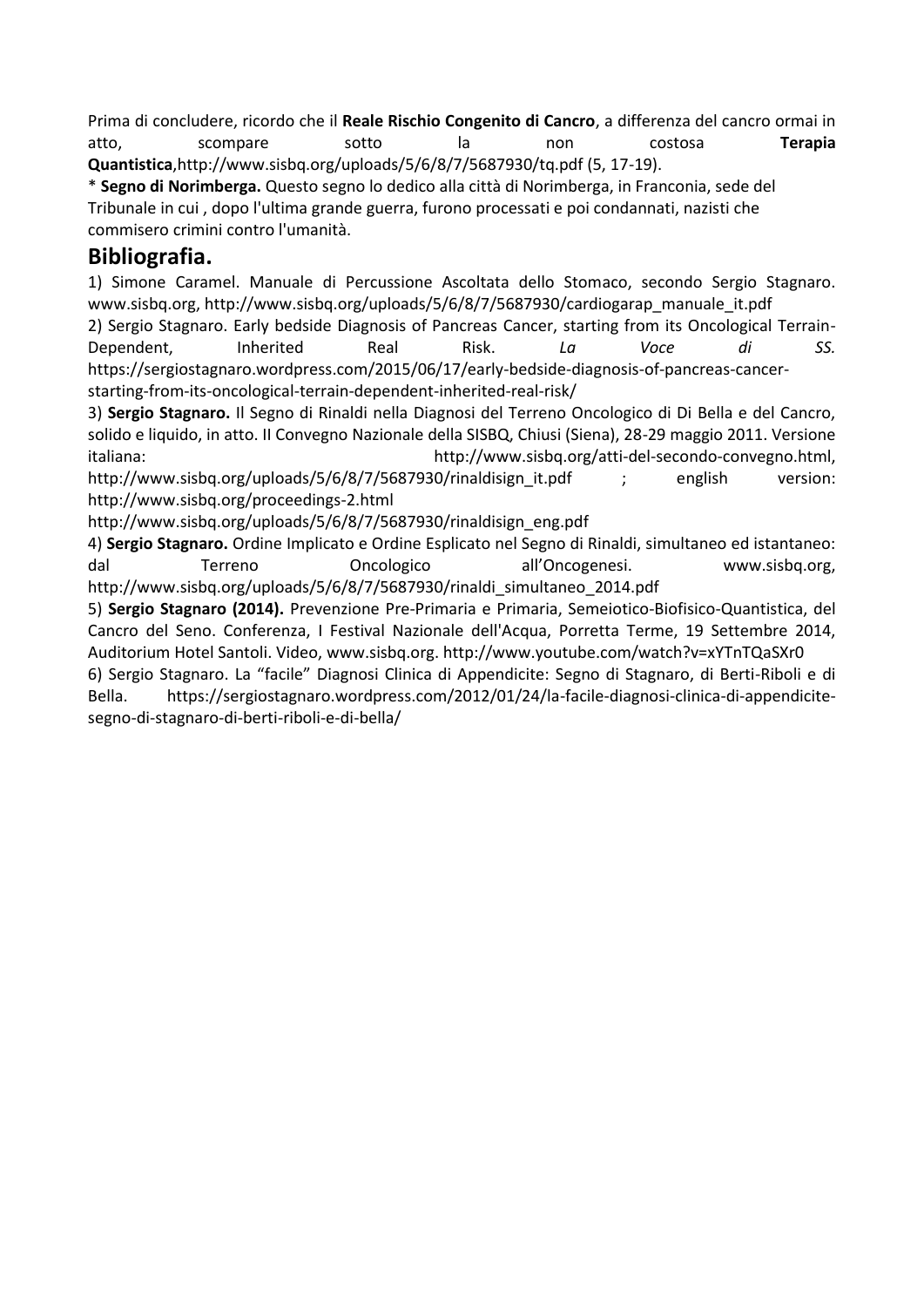7) **Sergio Stagnaro.** Siniscalchi's Sign. Bedside Recognizing, in one Second, Diabetic Constitution, its Inherited Real Risk, and Type 2 Diabetes Mellitus. 24 December, 2010, http://www.sci-vox.com, http://www.sci-vox.com/stories/story/2010-12-

25siniscalchi%27signi.bedside++diagnosing+type+2+dm.html; www.sciphu.com; http://wwwshiphusemeioticscom-stagnaro.blogspot.com/ Italian version: http://www.sisbq.org/uploads/5/6/8/7/5687930/segnodisiniscalchi.pdf

8) **Sergio Stagnaro.** Il I Stadio Semeiotico-Biofisico-Quantistico del Diabete Mellito: Nosografia e Patogenesi. http://www.fcenews.it 17 novembre 2010. http://www.fceonline.it/images/docs/diagnosi diabete.pdf;

http://qbsemeiotics.weebly.com/uploads/5/6/8/7/5687930/newrenaissance\_prevenzionet2dm.pdf

9) **Stagnaro-Neri M., Stagnaro S.** Introduzione alla Semeiotica Biofisica. Il Terreno Oncologico. Travel Factory, Roma, 2004. http://www.travelfactory.it/semeiotica\_biofisica.htm

10) Sergio Stagnaro. Diagnosi Differenziale Clinica, Semeiotico-Biofisico-Quantistica, in 10 Secondi, tra Nodo Benigno e Maligno. *La Voce di SS*, https://sergiostagnaro.wordpress.com/2014/10/09/diagnosidifferenziale-clinica-semeiotico-biofisico-quantistica-in-10-secondi-tra-nodo-benigno-e-maligno/

11) **Sergio Stagnaro.** Semeiotica Biofisica Quantistica. Diagnostica Psicocinetica. E-book in rete nel sito www.sisbq.org; http://www.sisbq.org/uploads/5/6/8/7/5687930/dp\_libro.pdf

12) **Sergio Stagnaro.** Il Glicocalice nella Diagnosi Semeiotico-Biofisico-Quantistica di Terreno Oncologico di Di Bella. 15 febbraio 2011, www.melatonina.it, http://www.melatonina.it/farma/approfondimenti.php ;

http://www.sisbq.org/uploads/5/6/8/7/5687930/glicocaliceoncologico.pdf; http://www.fcenews.it, http://www.fceonline.it/images/docs/glicocalice oncologico valutazione.pdf

13) **Simone Caramel and Sergio Stagnaro** Quantum Biophysical Semeiotics of Oncological Inherited Real Risk of Myelopathy: The diagnostic role of glycocalyx.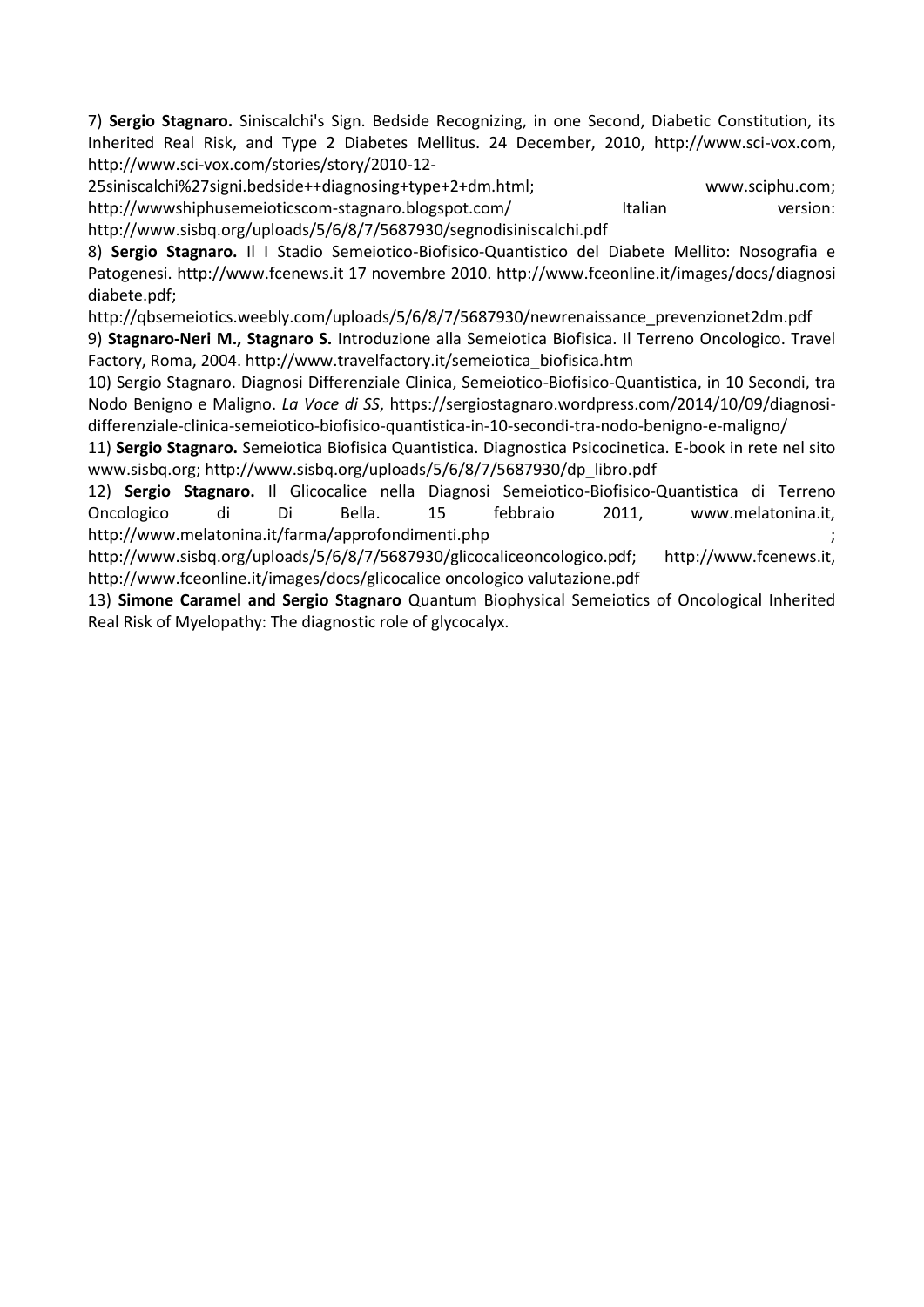http://www.sisbq.org/uploads/5/6/8/7/5687930/qbs\_myelopathy\_glycocalyx\_english.pdf **Sergio** 

14) **Stagnaro.** Glycocalix Quantum-Biophysical-Semeiotic Evaluation plays a Central Role in Demonstration of Water Memory-Information. www.sisbq.org. 19 July, 2011. http://www.sisbq.org/uploads/5/6/8/7/5687930/wmi\_glycocalyx.pdf

15) **Sergio Stagnaro and Simone Caramel (2011).** Skeletal Muscle Cell Glycocalix Evaluation during CFS Treatment corroborates Andras Pellionisz's Recursive Fractal Genome Function Principle. http://www.sisbq.org/uploads/5/6/8/7/5687930/cfsglycocalyx.pdf

16) **Stagnaro Sergio.** Reale Rischio Semeiotico Biofisico. I Dispositivi Endoarteriolari di Blocco neoformati, patologici, tipo I, sottotipo a) oncologico, e b) aspecifico. Ediz. Travel Factory, www.travelfactory.it, Roma, 2009.

17) **Sergio Stagnaro and Simone Caramel.** BRCA-1 and BRCA-2 mutation bedside detection and breast cancer clinical primary prevention. Front. Genet. | doi: 10.3389/fgene.2013.00039. http://www.frontiersin.org/Cancer\_Genetics/10.3389/fgene.2013.00039/full **MEDLINE** 

18) **Sergio Stagnaro and Simone Caramel (2013).** The Role of Modified Mediterranean Diet and Quantum Therapy in Oncological Primary Prevention. Bentham PG., **Current Nutrition & Food Science**  ISSN (Print): 1573-4013; ISSN (Online): 2212-3881. VOLUME: 9, ISSUE: 1; DOI: 10.2174/1573401311309010011; http://eurekaselect.com/106105

19) **Simone Caramel, Marco Marchionni, Sergio Stagnaro** (2015). Morinda citrifolia Plays a Central Role in the Primary Prevention of Mitochondrial-dependent Degenerative Disorders. Asian Pac J Cancer Prev, 16 (4) 1675